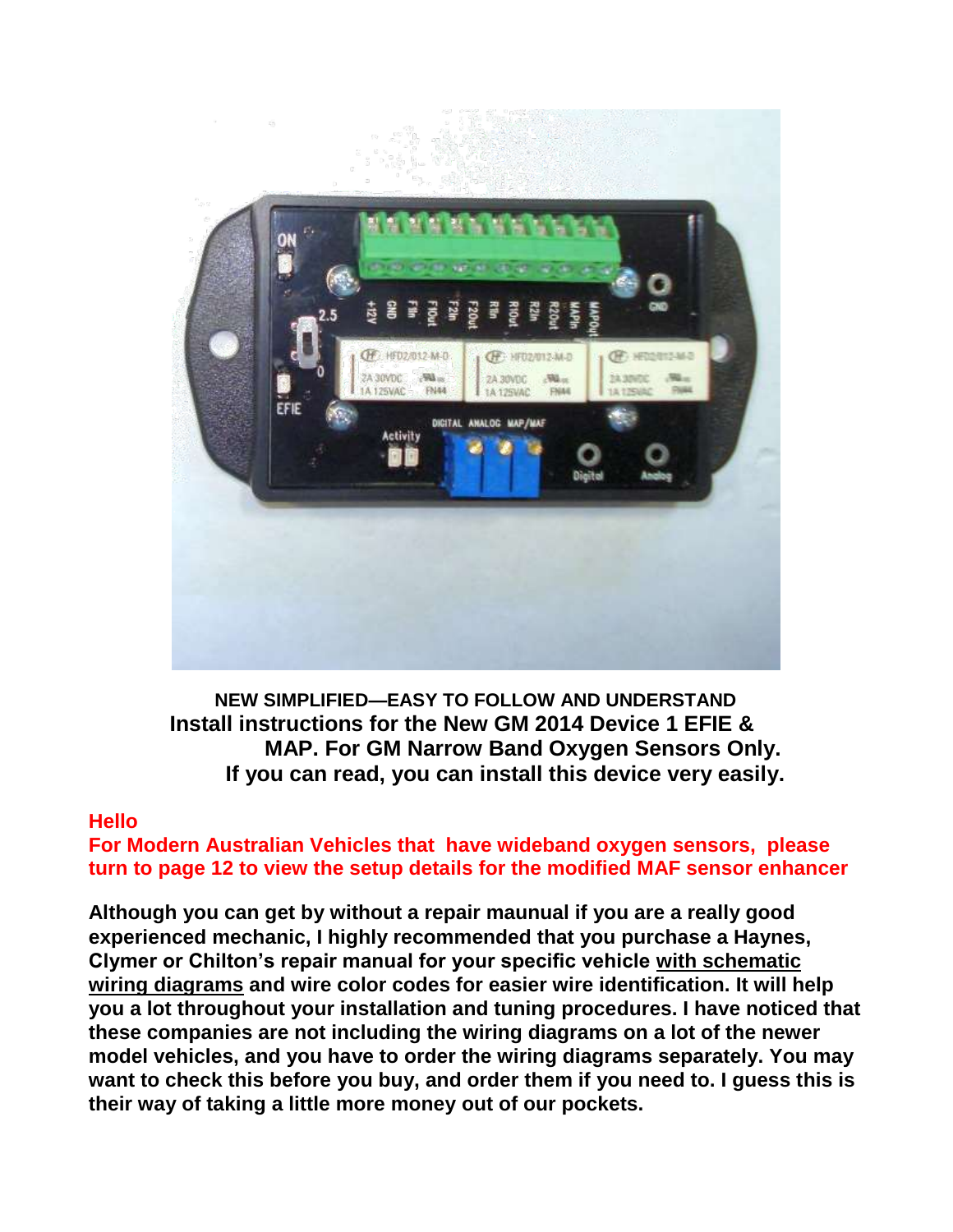# **Mounting your Tstat Switch.**

**You must mount your Tstat switch on your Inlet Heater hose. If you do not know which hose this is, then just do the following. It is very easy to tell. Start your engine and let it warm up a little. While it is warming up, I want you to find the 2 hoses that run from your water pump to your heater, Your heater is normally mounted inside the passenger compartment behind the firewall. When your vehicle is warmed up a little, I want you to turn your heater on. I don't care if it is 98 degrees outside, go ahead and turn it on. Now go back under the hood and feel the 2 heater hoses that you found before. One of them is going to be warmer than the other one. This will be your inlet heater hose. This is the hose you will mount your Tstat switch to. We recommend using a universal hose clamp to hold it in place. DO NOT over tighten. Locate the Tstat as close to the water pump as possible.** *DO NOT let any part of the metal sensor come in contact with the vehicles Ground or ANY metal part of the vehicle. The metal part of the sensor is "HOT" carrying 12+ volts of positive current. Grounding it will immediately destroy the Tstat switch. We do not want to have to SELL you another one.*

If you live in a cool climate, it is a good idea to wrap some fiberglass pipe insulation around your hose and Tstat Switch, and then wrap your insulation, and Tstat Switch with black electricians tape. This will insulate your Tstat Switch from cold air flow when you are driving in very cold or below freezing Freezing temperatures.

**Before you mount your Tstat, you are going to have to solder some wire on each of the 2 wires on your Tstat. One of them has to be long enough to reach your 12 volt ( ignition switched ) power source, and the other one has to be long enough to comfortably and safely reach your EFIE& MAP Tuner +12v connector on device #1, and your FREQUENCY MAF device to attach to the +12v connector on Device #2 See Photos below.**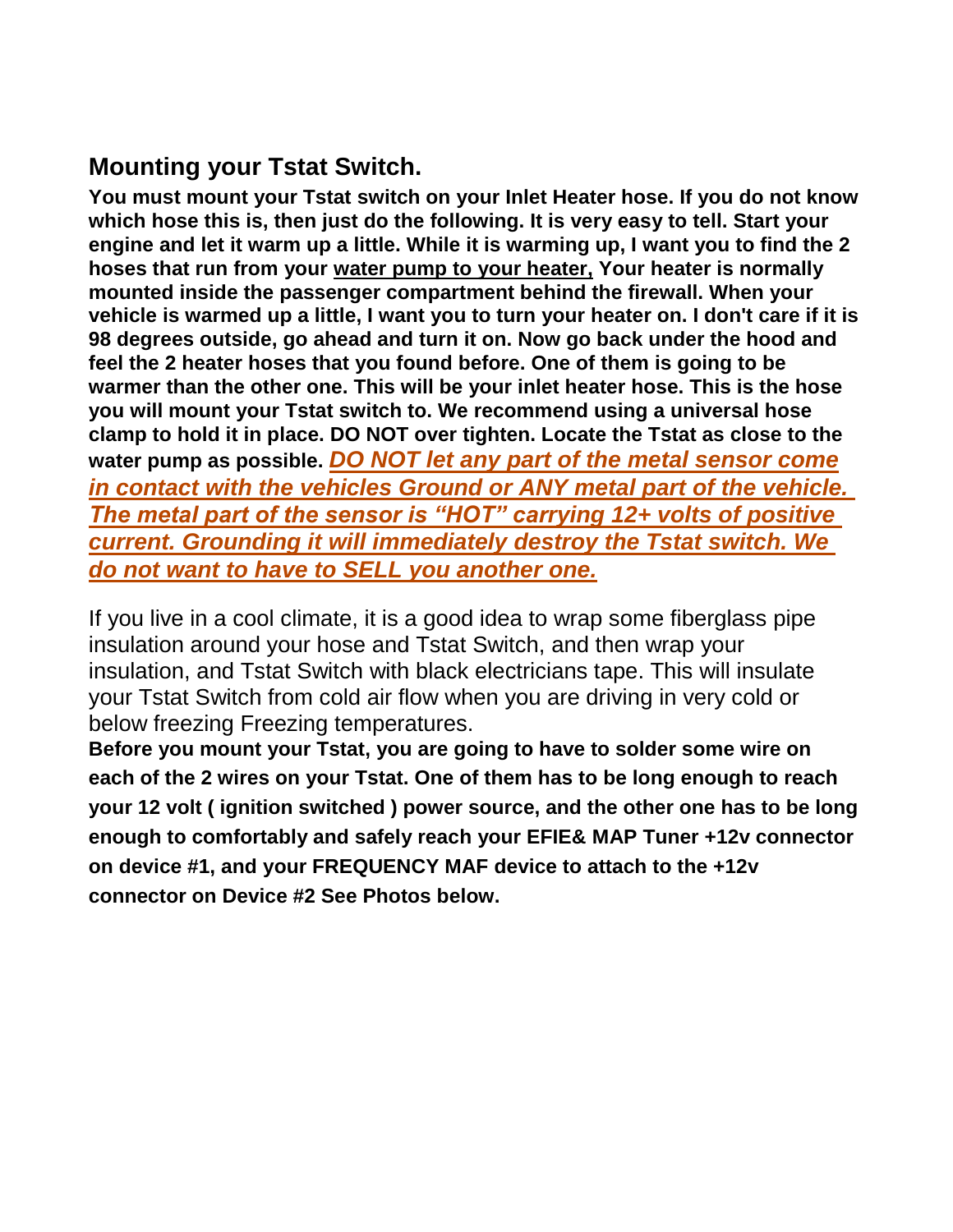

**Device # 1**



**Device #2**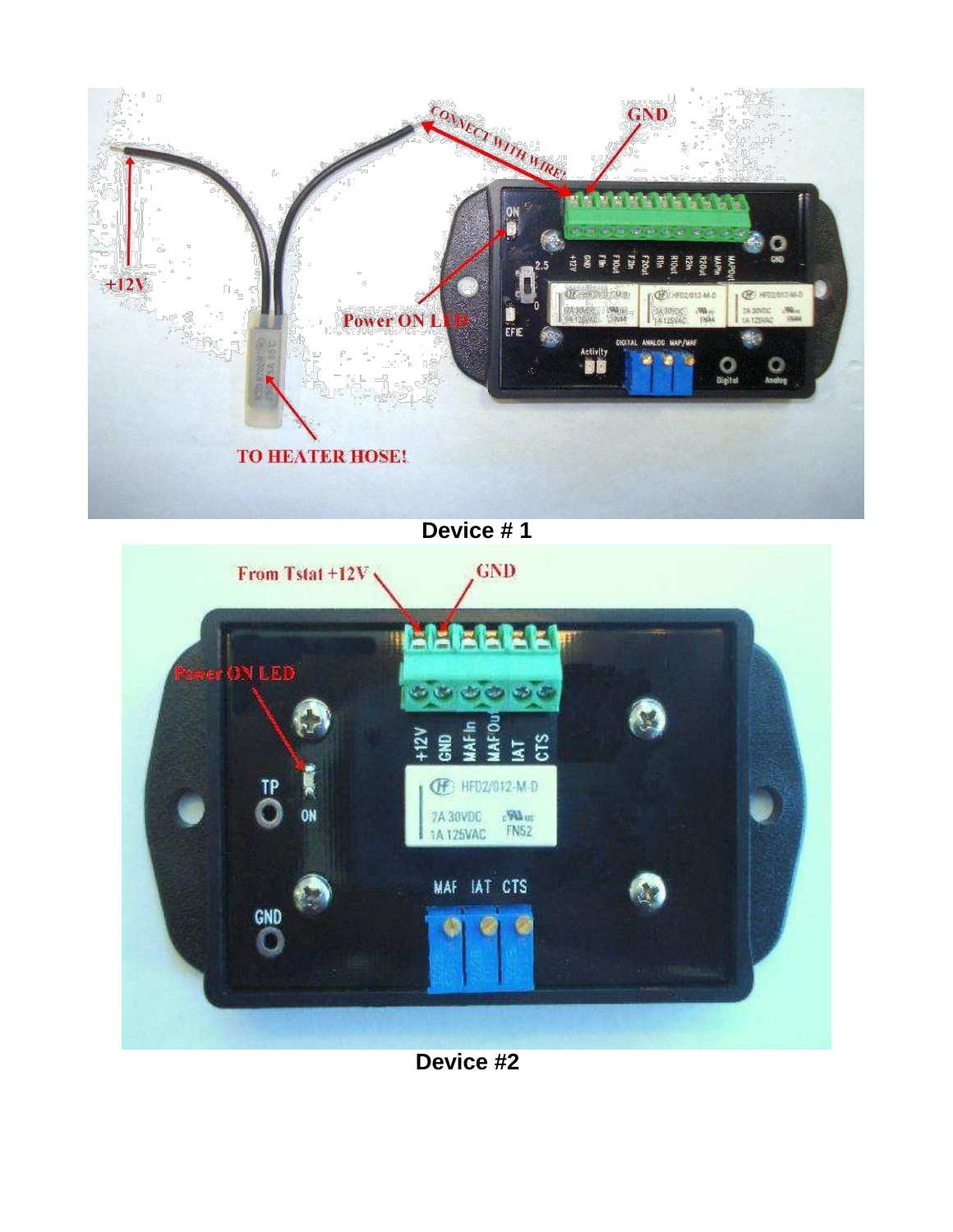# **Connecting Your 12 V. Ignition Switched Source**

# **Use 18 AWG Stranded Copper Wire for All connections.**

With the new Tstat switching device, you will need to solder on lengths of wire to the Tstat stub wires long enough in length to reach your chosen 12 volt ignition switched power source on one side of the Tstat, and long enough to reach the 12v input of your EFIE & MAP Combo and your Frequecy based MAF, IAT, and CTS tuner to the other wire of the Tstat. You will need to make a "Y" type connection with your +12v power wire coming from the Tstat to feed both devices. Refer to above photo. Connect your terminal marked GND to either the negative terminal of the battery or a GOOD clean chassis ground. No dirty or rusty bolts. **You will need a very good ground connection.** So take your time and make sure it is. When you make your solder connections to the Tstat stubs, please uses heat shrink tubing to insulate and weather proof your connections. Please do not use electricians tape unless you absolutely have to.

It is now time to figure out how many 02 ( oxygen ) sensors your vehicle has. You can use your repair manual to determine this. If you are uncertain and can not determine this on you own, you should call your favorite auto parts house, and most would be glad to supply you with this information. If you happened to have purchased a "Haynes Repair Manual" it will have photos showing you where your sensors are and how many.

I hope you took the time to read the article that we sent called Locate your 02 signal wire. It is very helpful. Specially if you did not buy a repair manual. If you follow the manual check method, all you will need are some straight pins and a voltmeter to locate your signal wire on each 02 ( oxygen ) sensor.

**An upstream oxygen sensor is an oxygen sensor that is located between the catalytic converter, and the exhaust manifold(s). Depending on the Year, Make, Model, and Engine Size of your particular vehicle, you will either have 1 or 2 upstream 02 (oxygen) sensors.**

**Any oxygen sensors located between the catalytic converter and the end of your tail pipe are called Downstream 02 ( oxygen ) sensors. You will normally have either 1 or 2 of these, depending once again on your particular vehicle.**

**We will now proceed and connect your upstream 02 sensors.**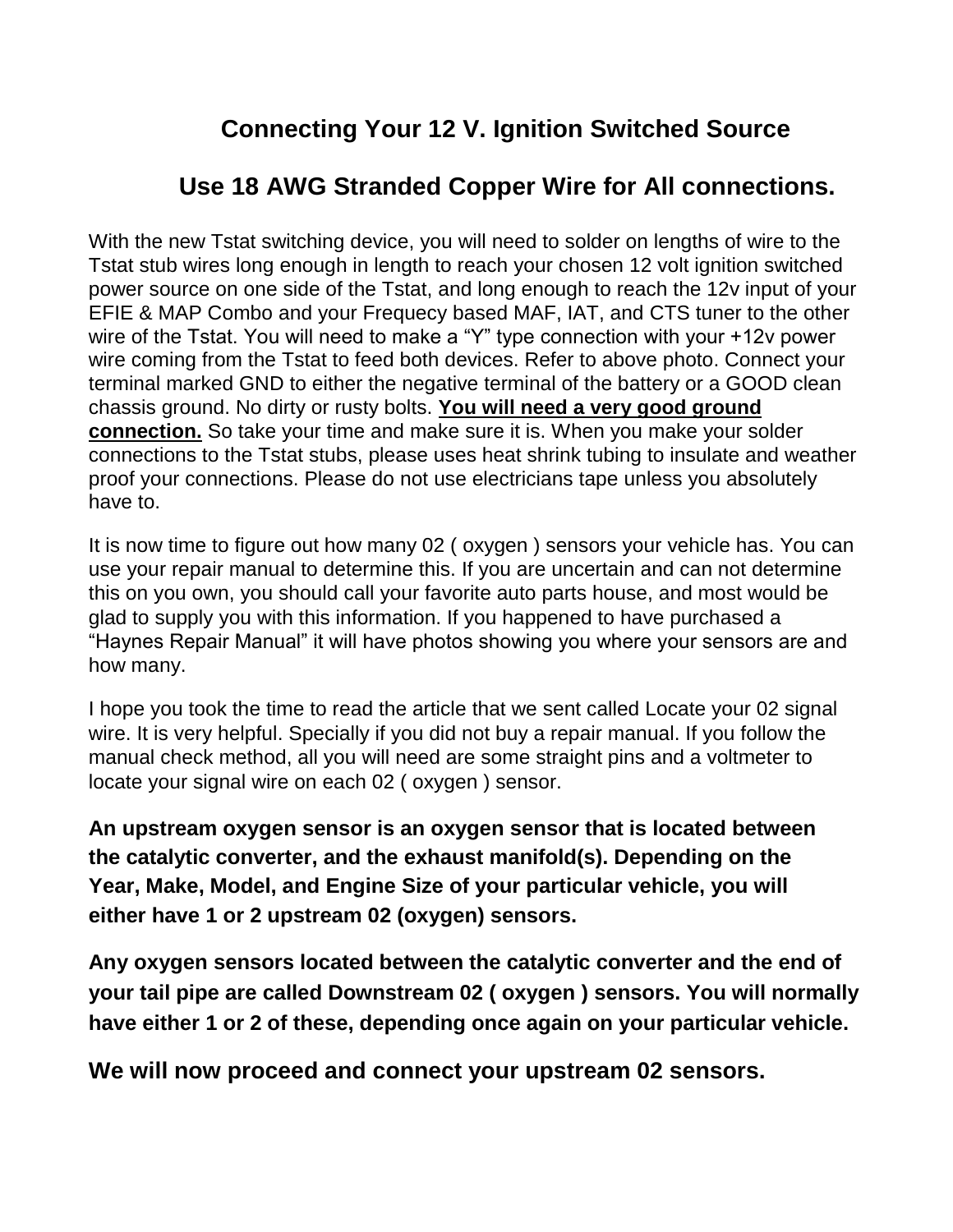

## **Connecting Your Upstream 02 Sensors**

We have included in a separate document, instructions for determining all of your signal wires with your volt meter and as a double check to your Haynes or Chilton's Service Manual diagram.

Now that you have located your upstream oxygen sensor(s) You will now cut the signal wire of your upstream 02 sensor above the plug in block on the 02 sensor wiring harness anywhere between the plug in block and the computer. What ever location is easiest for you to get to. Now that you have cut the wire, we will call the part of the wire that goes to the sensor, " The sensor wire" and the other part of the cut wire will be called " The computer wire " You will need to solder on a length of wire to the "Sensor wire" long enough to reach the **F1in** connector on your tuner. You will now solder on a length of wire to the "Computer Wire" long enough to reach the **F1out** connector on your EFIE tuner. Connect both of these wires to their proper connector on the EFIE tuner.

If your vehicle has Two 02 upstream ( **before the catalytic converter** ) sensors you will repeat the same process that you have just completed. Locate the signal wire and cut it. This time The "Sensor Wire" connects to the **F2in** connector and the "Computer Wire connects to the **F2out** connector. **If your vehicle only has 1 upstream sensor, leave the F2 connectors empty and do not use them.**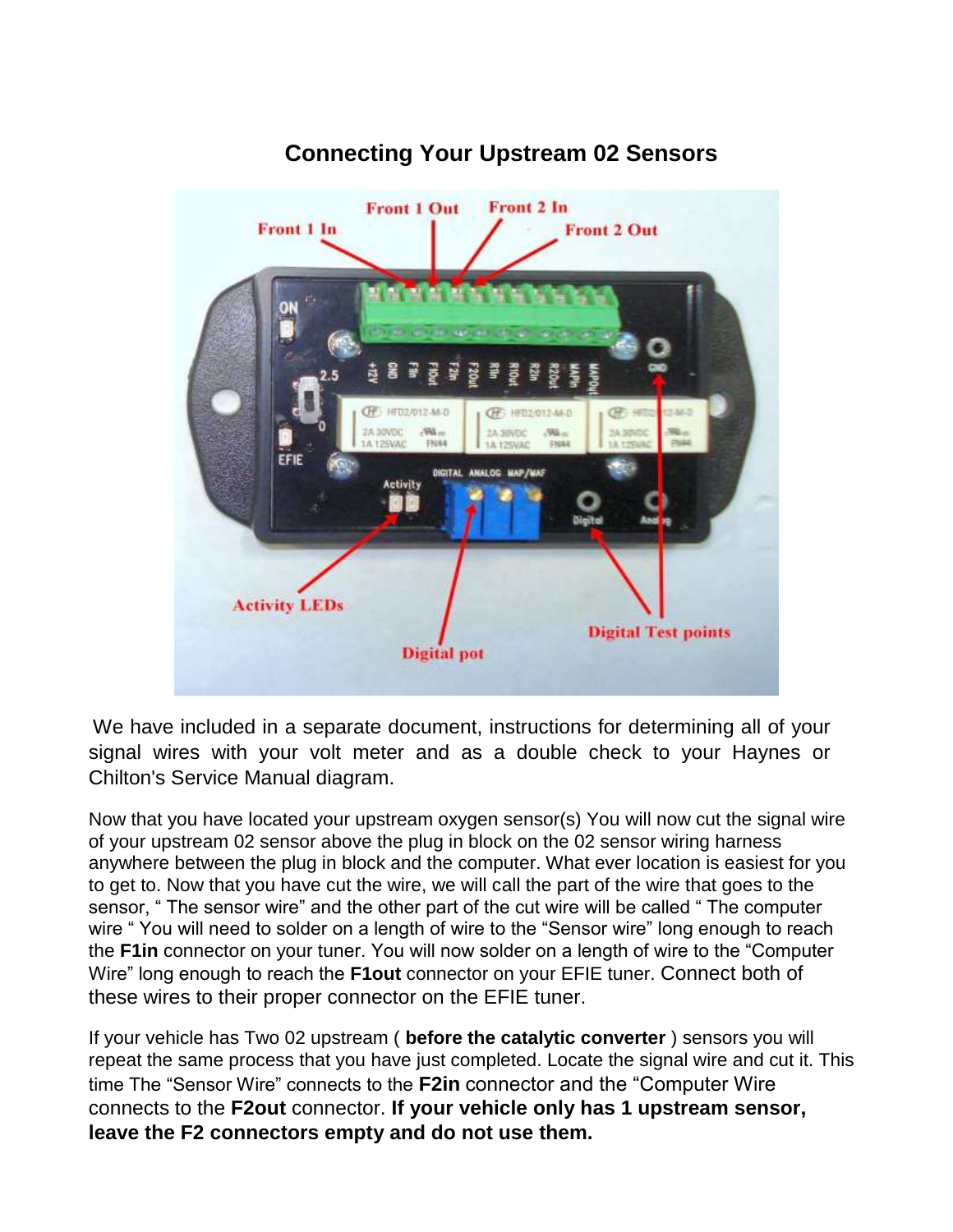#### *We highly recommend that you heat shrink or silicone seal, all of your wiring connections after you have completed your soldering.* **Connecting Your Downstream 02 Sensors**



We will now be connecting your downstream ( **after the catalytic converter** ) 02 sensors if your vehicle has them. This is done exactly the same as your upstream sensors. Locate the signal wire of your First downstream sensor and cut it. You will need to add lengths of wire to each side of your cut signal wire in order to reach your EFIE Control mounting location. The "Sensor Wire" is inserted into **R1In** and the "Computer wire" is inserted into **R1Out.**

If you have a second downstream 02 sensor, once again locate the signal wire, cut it, and add enough wire to each end of the cut signal wire to reach the mounting location of your EFIE Control. The "Sensor Wire" is inserted into the connector marked **R2In,** and the "Computer" wire is inserted into the connector marked **R2Out.** You are now finished with the wiring of the EFIE portion of the Control Center.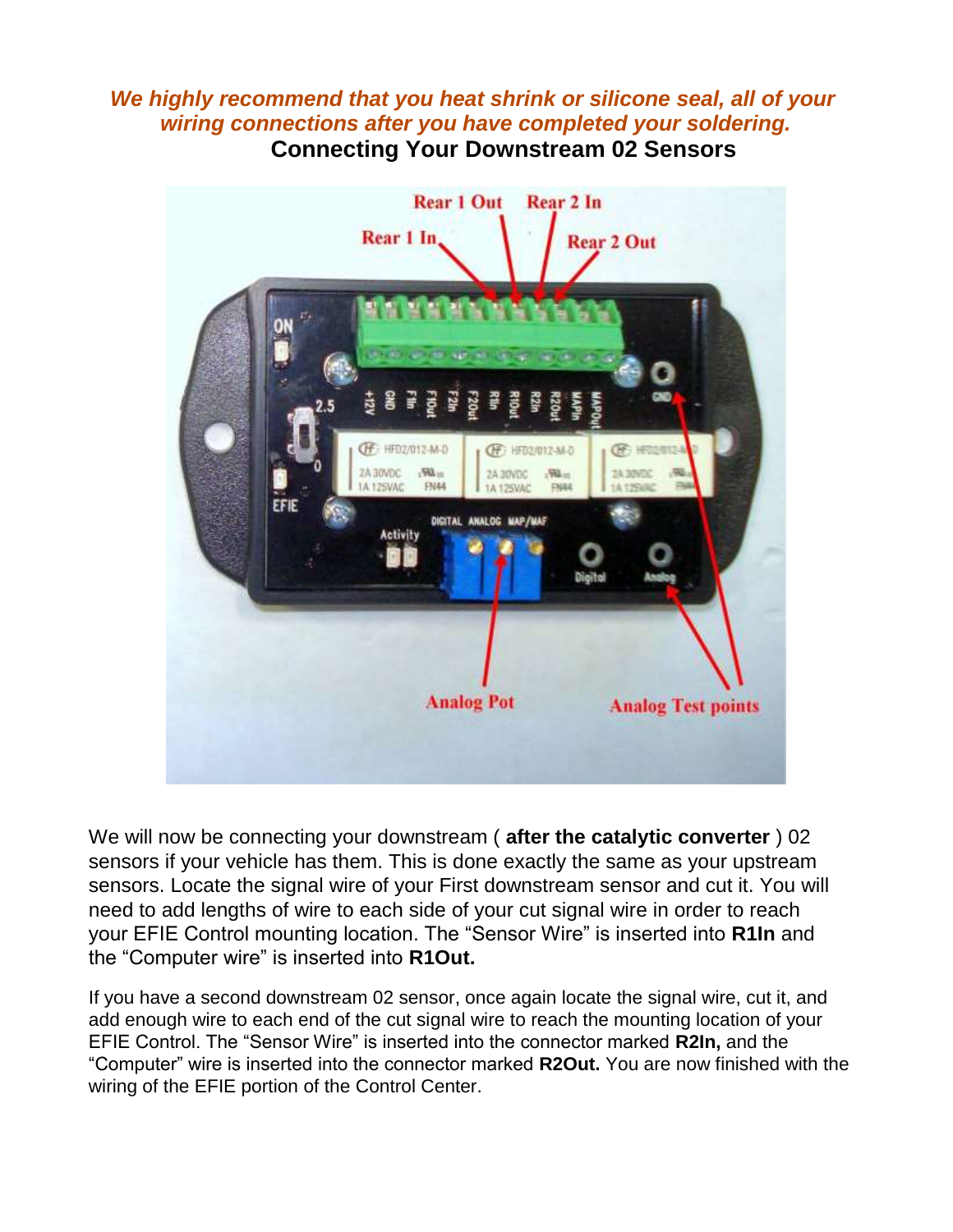

**New Updated Tuning 101 Narrow Band AFR & NB Combo** We have upgraded the Narrow Band AFR Control & the 2 in 1 Combo to accommodate certain Chrysler/Dodge/Plymouth/Jeep models that use a 2.5 volt bias voltage on their 02 sensors.

You will notice a slide switch on the left had side of your unit. For the majority of all narrow band vehicles, you will want your slide switch in the "Downward" position. For the very Few selected Chrysler Corporation vehicles that use the aforementioned 2.5 volt bias voltage, you will need to slide the switch to the "Upward" position.

Select the proper switch position BEFORE attaching your upstream 02 sensor wires. If you are uncertain if your Chrysler product has this bias voltage, use the " Locate Your Signal Wire document included with your instructions. If your signal wire is indicating a fluctuating voltage in the 2.5 to 3.4 volt range you have the Bias voltage and should select "2.5" *FOR ALL "OTHER" NARROW BAND VEHICLES MAKE CERTAIN THAT YOU USE THE " 0 " POSITION.*

# **NEVER CHANGE THE SWITCH POSITION WHILE THE VEHICLE IS RUNNING.**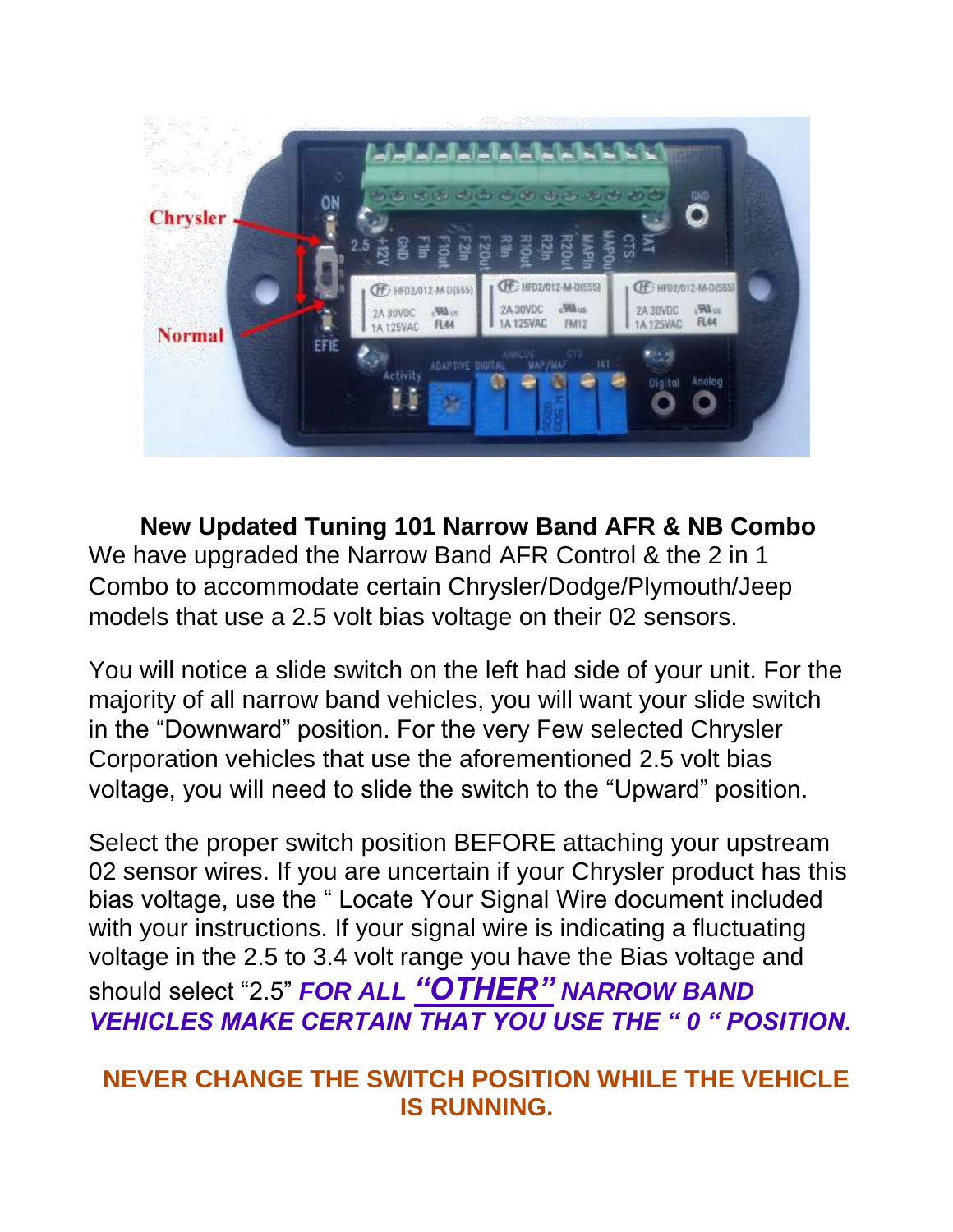## **Connecting your MAP Enhancer**



This AFR Control device contains a voltage based MAP enhancer, which is what is used in your GM V8 or V6 engine Your GM vehicle uses a frequency based MAF sensor and a voltage based MAP sensor.

Locate your MAP sensor. They will normally have three wires.

+ 5volt - Ground Signal Wire

Once again, cut the signal wire. Add additional wire if necessary to reach your EFIE mounting location. The "Sensor Wire of the MAP sensor is inserted into **MAP In** connector. The "Computer Wire" is inserted into the **MAP Out** connector. If you have any doubts about your signal wire, here is the easiest way to find it.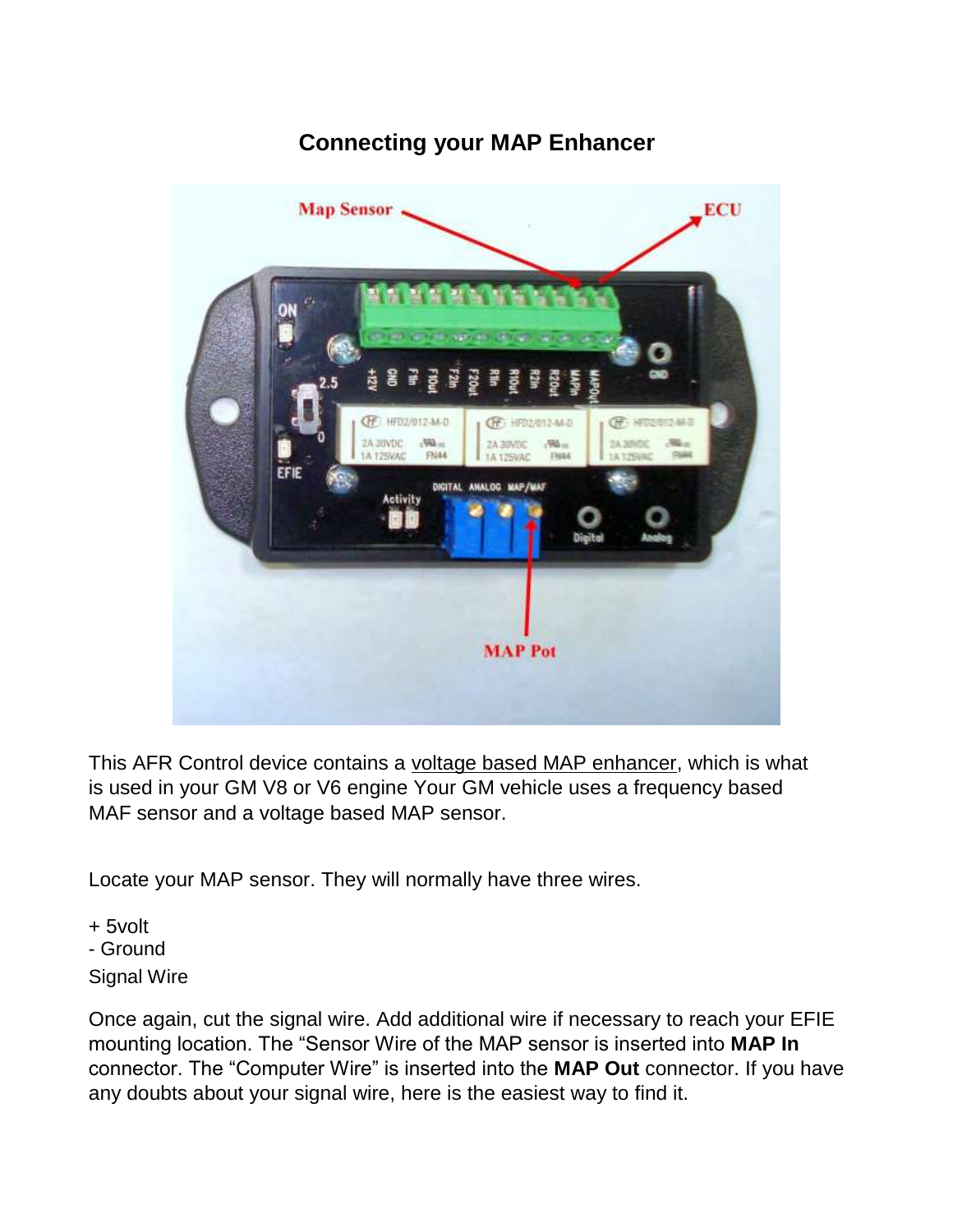# **Finding the Signal Wire**

Of course the easiest way to find the signal wire is to use your manual's wiring diagram for your vehicle. This can tell you the exact wire, and it's color code, and save you some time. But if you didn't take our advice and don't have a wiring diagram, you can still find your signal wire by measuring it

A MAP will have 3 wires. One will be 5 volts, which powers the device and is supplied by the ECU. One will be ground, or 0 volts. So if you measure the 3 wires, just eliminate the 5 volt wire and the 0 volt wire, and the remaining wire is the signal wire. Now, how do you make sure your MAP is a voltage type, and not a frequency type? You will need to watch the voltage as you make changes to the engine's RPMs. The best way is to goose the engine. The voltage will change dramatically on either a MAP or a MAF if it is voltage type. You will see a small change in DC voltage for a frequency type device too, but the changes will be slight, like tenths of a volt. Whereas the changes on a voltage type will be much more dramatic. Changes of over a volt indicate a voltage type MAP or MAF.

Tip: You can steal a straight pin from your wife's sewing box and push it through the insulation of the wire you want to test. Make sure you get into the conductor (wire) inside. This will be much easier than scraping away the insulation to test the wire

Even if you find your signal wire using a diagram, you should still test it before proceeding. You must make sure that you see a voltage change when you rev the engine, and that the voltage drops back down when the engine slows back down again. If you see this phenomena, you can proceed to install the circuit. If you don't see this phenomena, then you have the wrong wire, or an incompatible sensor type. Do not try to use this circuit unless you find a signal wire that matches this phenomena.

**The biggest single cause of failure for any sensor modification project is to mis-identify the signal wire. So it's best to be absolutely sure.**

#### \***All of Your Control Potentiometers Have been pre-set to their " 0 " positions**

#### **Sequential Timing: What to expect.**

.

When you start your vehicle your ECU will take a barometric reading from your MAF/MAP sensor.

- 1. When your engine temperature reaches approximately 160 degrees farenheit, Your Tstat switch will switch on and send power to your EFIE & MAP control device, as well as your Frequecy MAF, IAT and CTS control device.
- 2. Your power indicator's LED's will light up.
- 2. 30 Seconds later your EFIE-- LED will light and activate the EFIE controls.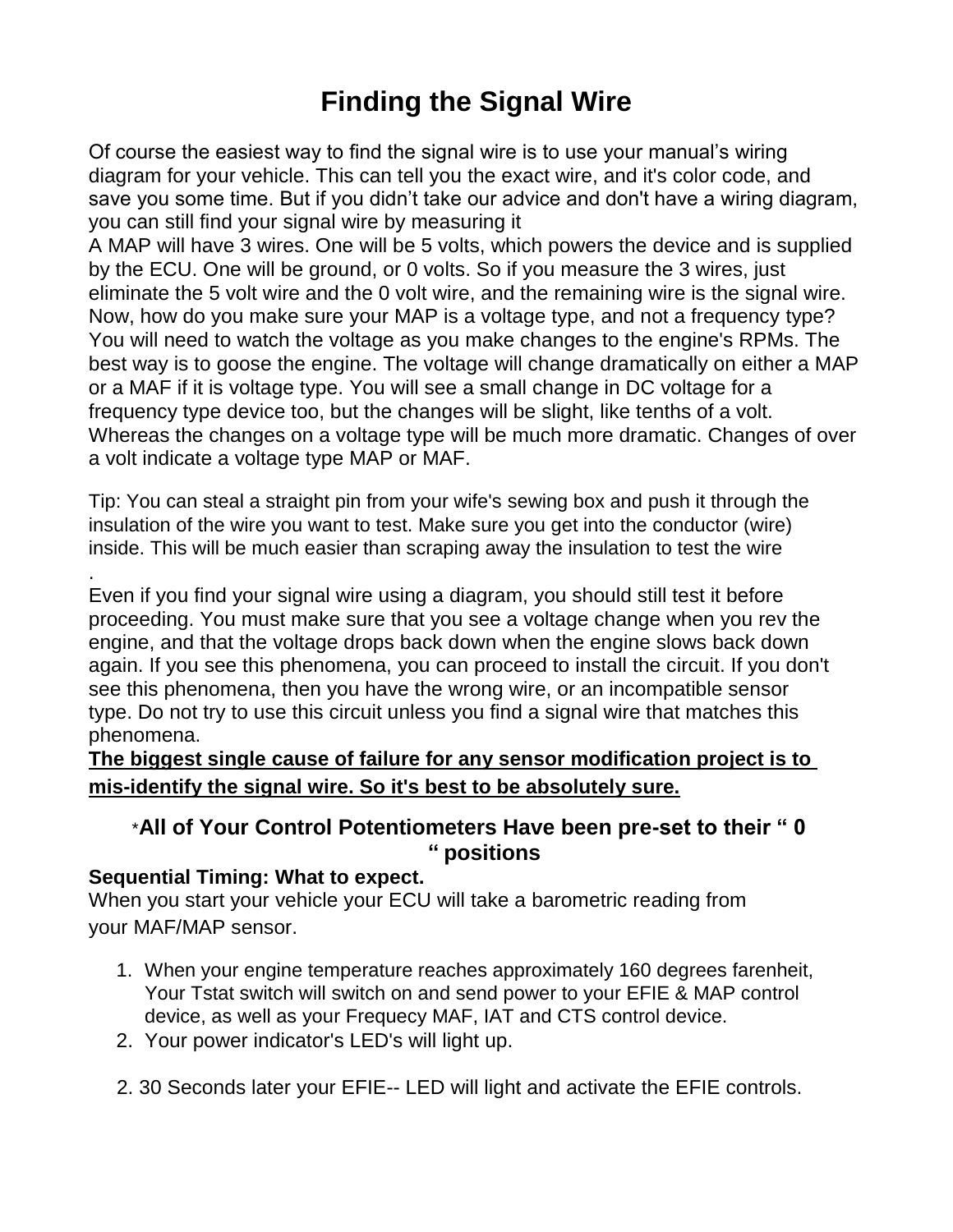# **Tuning Your EFIE and making Ajustments**

**I Unless you are going to be waiting to install device 2, DO NOT DO ANY TUNING UNTIL YOU HAVE BOTH DEVICES INSTALLED . WE WILL BE REVIEWING THE 02 SENSOR TUNING LATER IN THESE INSTRUCTIONS.**

**Use the following tuning instructions ONLY if you are going to be waiting until a later time to install device 2.**

Start you vehicle and let it warm up to operating temperature. You will know when it is warm enough, because the power indicator and the EFIE LED will be lit, and the ACTIVITY--LED's begin to blink, ( They will not blink until your 02 sensors have reached 600 F. and start to emit a signal ) You will begin to make your adjustments to your Upstream 02 sensors. It is a very simple process if you follow my directions. Get out your volt meter and set it to it's lowest DC voltage scale, If you have a newer automatic voltmeter it will automatically choose the correct voltage range. Now I want you to place the positive probe of your volt meter into the hole of the **"Digital Test Point"** then place your negative probe into the **"GND" Test Point.** Find your Digital pot, and while viewing your volt meter, I want you to begin turning your Digital Pot Clockwise. The more you turn, the lower the voltage reading will be. If you have a normal vehicle and not a bias voltage Chrysler, keep turning clockwise until your volt meter displays **.350 volts. The lower the voltage is, the leaner the fuel mixture will be. Too low a setting can possibly trigger a Check Engine Light. Please refer to previous photos for reference.**

We are now going to adjust our Downstream 02 Sensors. You can leave your negative probe in the "GND Test Point, but move your Positive Probe to the Analog Test Point, Now find your analog adjusment Pot and begin turning it Clockwise. This time the voltage will rise as you are turning it clockwise. The downstream 02 sensors work differently than the upstream. I want you to set your voltage so that your volt meter shows **.200 volts** On your downstream sensors, the higher the voltage is the leaner the the fuel mixture will be. These are preliminary settings, your fine tuning settings will be made after your have made all of your connections to Device 2, Your Frequency based GM tuning device.

**CAUTION.** There is only so far that you can adjust your 02 sensors before your computer will not belive your adjusted signal. Every vehicle is slightly different as to how much adjustment it will take. When the Computer no longer believes your adjusted signal you will trip a trouble code, and your computer will go into "Open Loop" mode. If this happens you will need to reduce your adjusment and clear the trouble code from your vehicles computer.

#### **MAP Adjustment:**

**Do not make this adjustment until you have installed your Frequency based MAF enhancer. The MAF enhacer will be your primary "load" tuning control. You will only do fine tuning with your MAP after your have tuned your MAF. Complete tuning instructions are in the next section**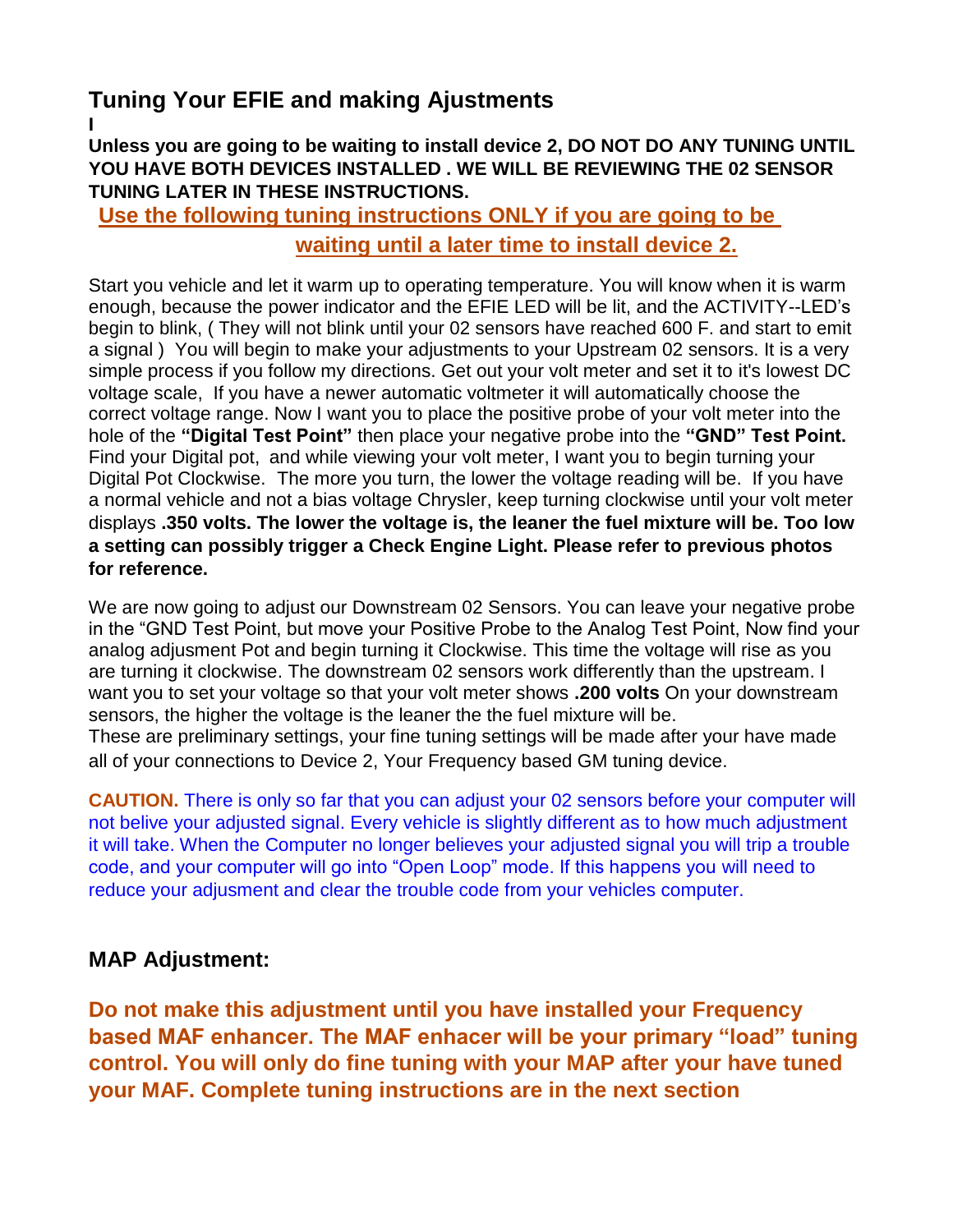

**Your Complete GM Tuning Package Device 1 (upper) controls 02's and MAP Sensors Device 2 (lower) controls MAF, IAT, and CTS Sensors Tstat (left with wires) controls the power to both Devices**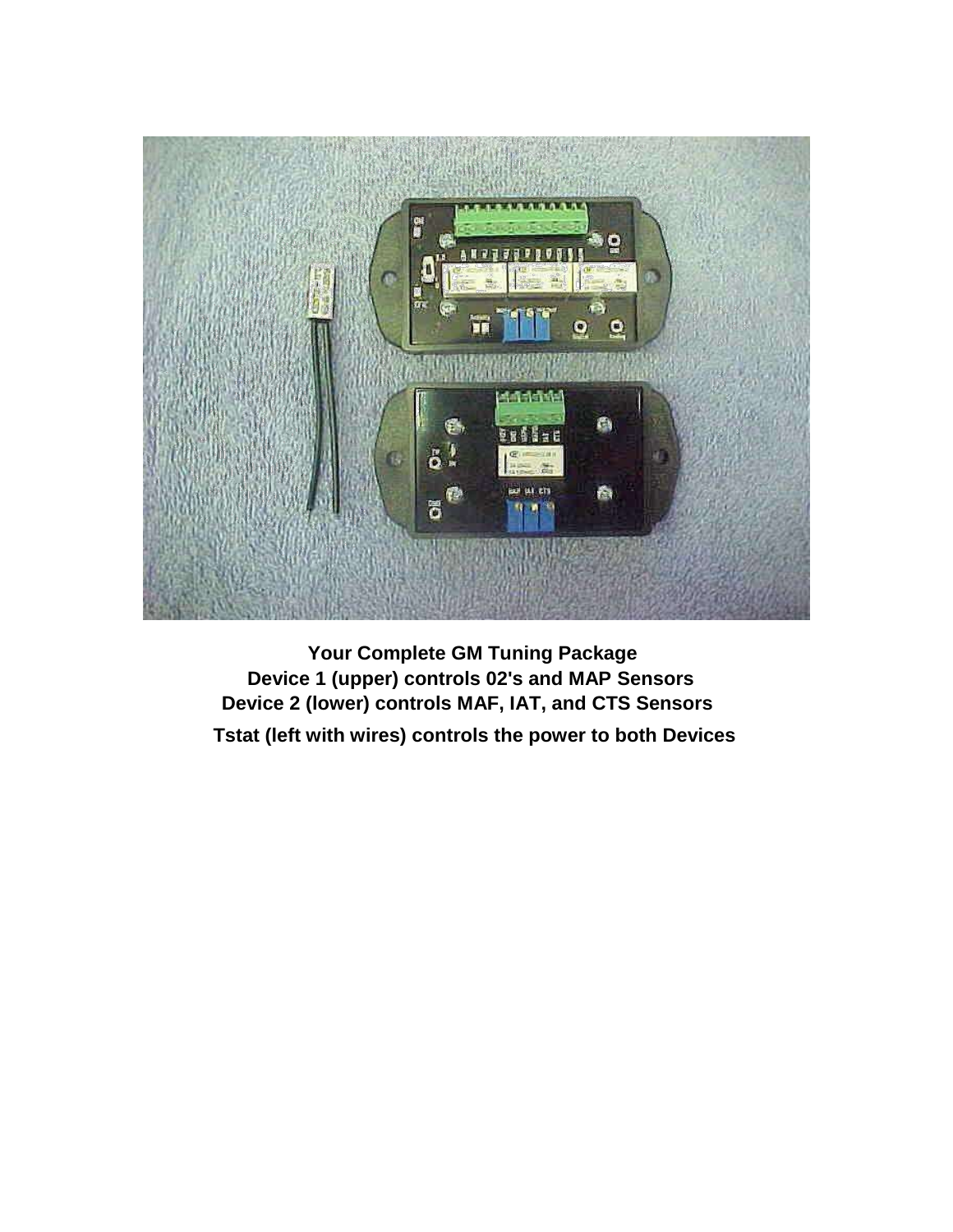## **Frequency based MAF sensor enhancer ( late Model Australian Vehicles)**



**Wiring and Installing Device 2 Your GM Frequency MAF sensor and your IAT & CTS sensor.**

If you recall, we had you make a split "Y" +12v wire coming from your Tstat. You should have connected one of the two wires to Device 1 for your 02 and MAP sensors, and now you will be attaching the other of the two +12v wires to your +12v terminal on the terminal block pictured above. Once again connect your GND ( ground ) terminal to your Negative battery post or a VERY CLEAN and good chasis ground. If you use a chassis ground, I can not emphasize strongly enough how important it is that it be a very clean, solid, and semi-protected ground.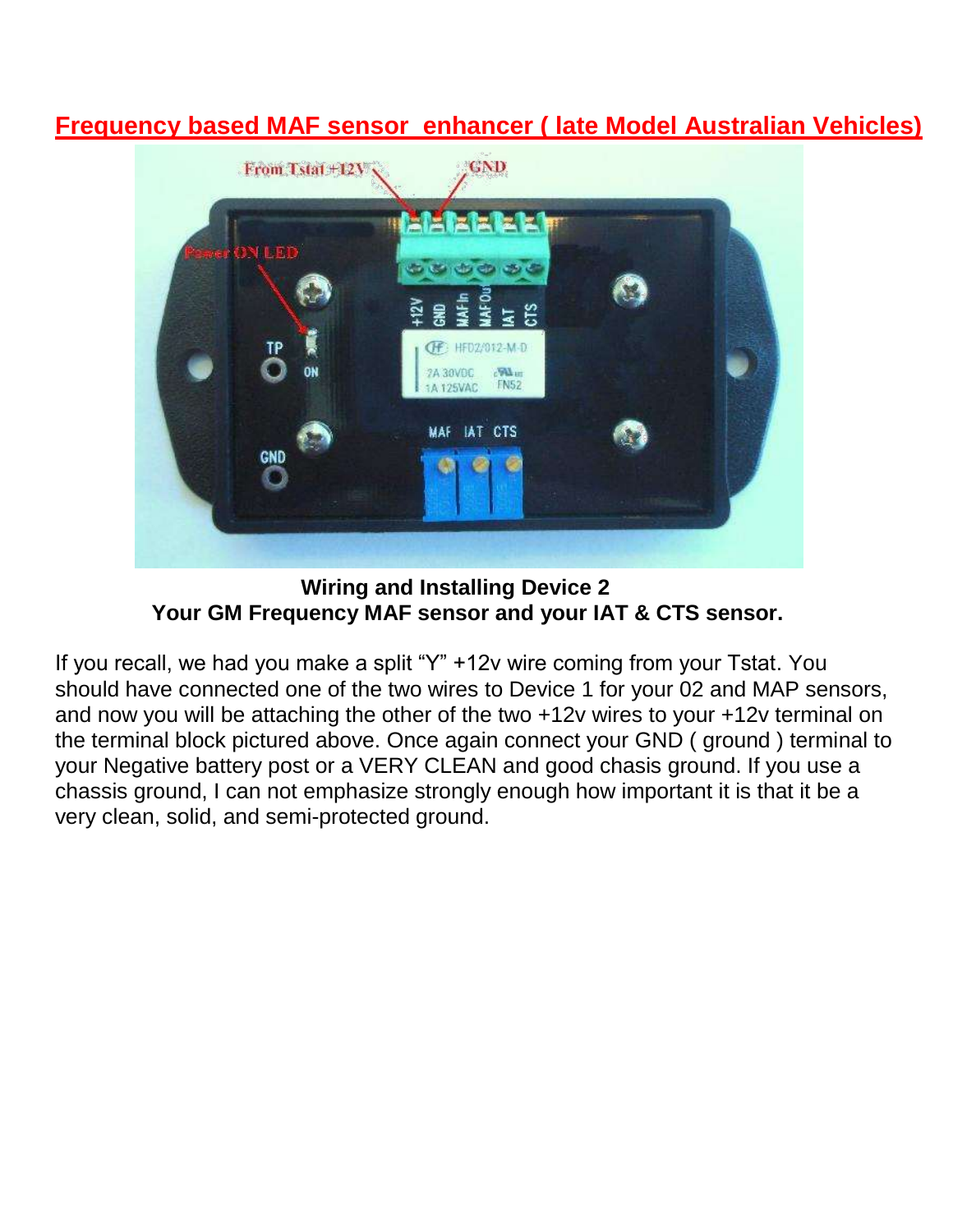

## **Connecting your MAF controller**

Your MAF sensor will be located somewhere in your air intake system. Please refer to your service manual for location on your particular GM vehicle. It varies throughout the different model years. On many of the newer model years after 1996, GM encloseD the MAF & IAT sensors in the same housing. When this is the case you will normally have either 5 or 6 wires coming from this combination of sensors. **It is definitely best to refer to your service manual to identify the MAF signal wire and the IAT signal wire.** If you were foolish enough to have not purchased a Repair Manual with Schematic diagrams, your procedure for finding your MAF signal wire is exactly the same as finding your MAP signal wire covered earlier in these instructions.

**Once again, cut the signal wire. Add additional wire if necessary to reach your EFIE mounting location. The "Sensor Wire of the MAF sensor is inserted into MAP In connector. The "Computer Wire" is inserted into the MAF Out connector.**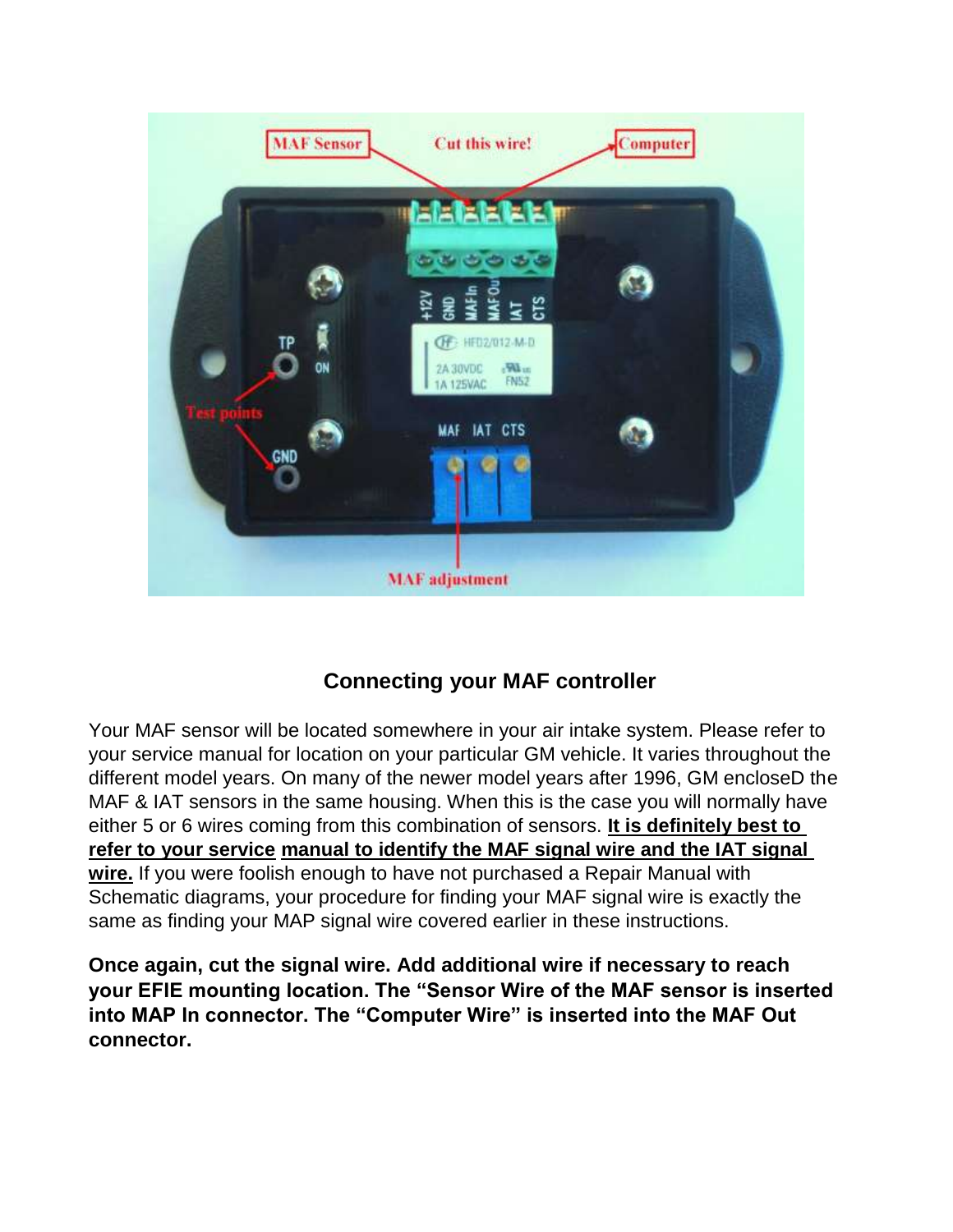

## **Connecting Your IAT sensor.**

If your IAT sensor on your model GM vehicle is not located in a combined housing with your MAF sensor, and is a stand alone sensor, it will have two wires. The wire that we are looking for is the one that is closest to 5 volts when the key is turned on, and the engine is not running. This will be your IAT signal wire. **DO NOT CUT THE SIGNAL WIRE.**

If your IAT sensor is located in the same housing as the MAF sensor, you will still be looking for the 5 volt wire. **CAUTION.** Some GM vehicles might have two 5 v. wires going into this combined sensor housing. If this is the case, you will definitely NEED a schematic diagram indicating which is for the IAT.

You will now "skin back" enough of the insulation on the signal wire to allow you enough room to solder on a length of wire to the IAT signal wire. The other end of this wire will connect to the IAT terminal on the terminal block. So it is a good idea to measure the length you will need before soldering and making the connection to the terminal block.

#### **Note:**

If you did not purchase a Repair Manual with Schematic Diagrams, I will explain in detail later in the tuning instructions, how you can determine which of two 5 volt wires is your IAT signal wire. It will be a lot more work for you, but it will work.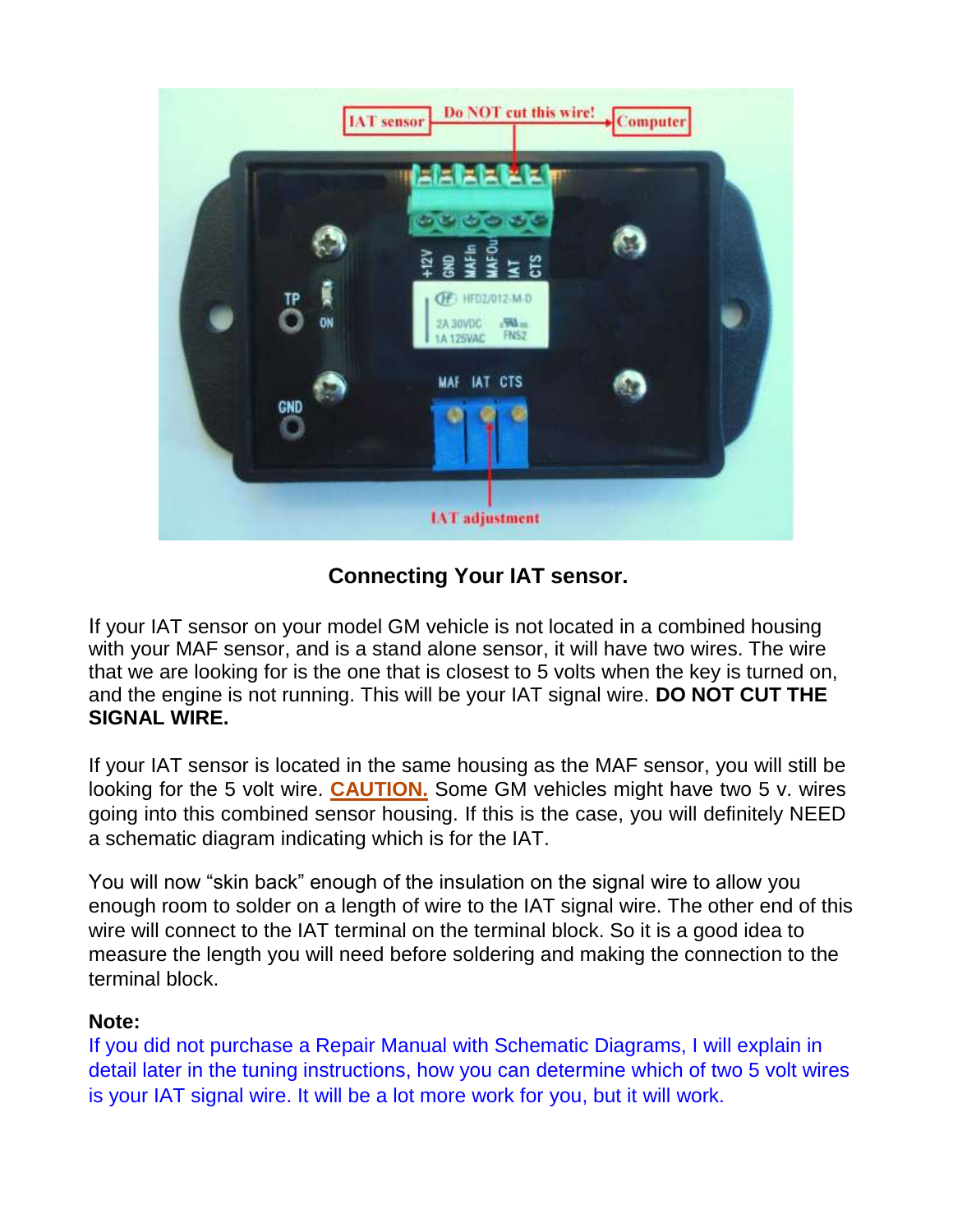

**Connecting Your CTS control**

This is by far your easiest connection. Locate your CTS sensor. If you have purchased a Haynes Repair manual, there will be pictoral views of the sensor, and where it is locate on your particular GM vehicle. It is a 2 wire sensor. Once again, you are looking for the wire that is closest to 5 volts with the key on, and the engine not running.

You will now "skin back" enough of the insulation on the signal wire to allow you enough room to solder on a length of wire to the CTS signal wire. The other end of this wire will connect to the CTS terminal on the terminal block. So it is a good idea to measure the length you will need before soldering and making the connection to the terminal block.

# **Warning CTS WIRING HOOKUP**

*There are a few GM vehicles that use dual ( 2 ) CTS sensors. One of them is used to furnish the signal to the ECU, and the other is used to run a temperature gauge or a warning indicator light. It is EXTREMELY IMPORTANT that you attach to the correct CTS sensor. The sensor you will be attaching to will have a 5 volt input to the sensor. SOME, but not all of the manufacturers use a 12 volt input to the other sensor that powers your temperature gauge or indicator ( idiot ) light. If you accidentally attach the 12 volt sensor to your AFR Control Center, you will destroy the unit.*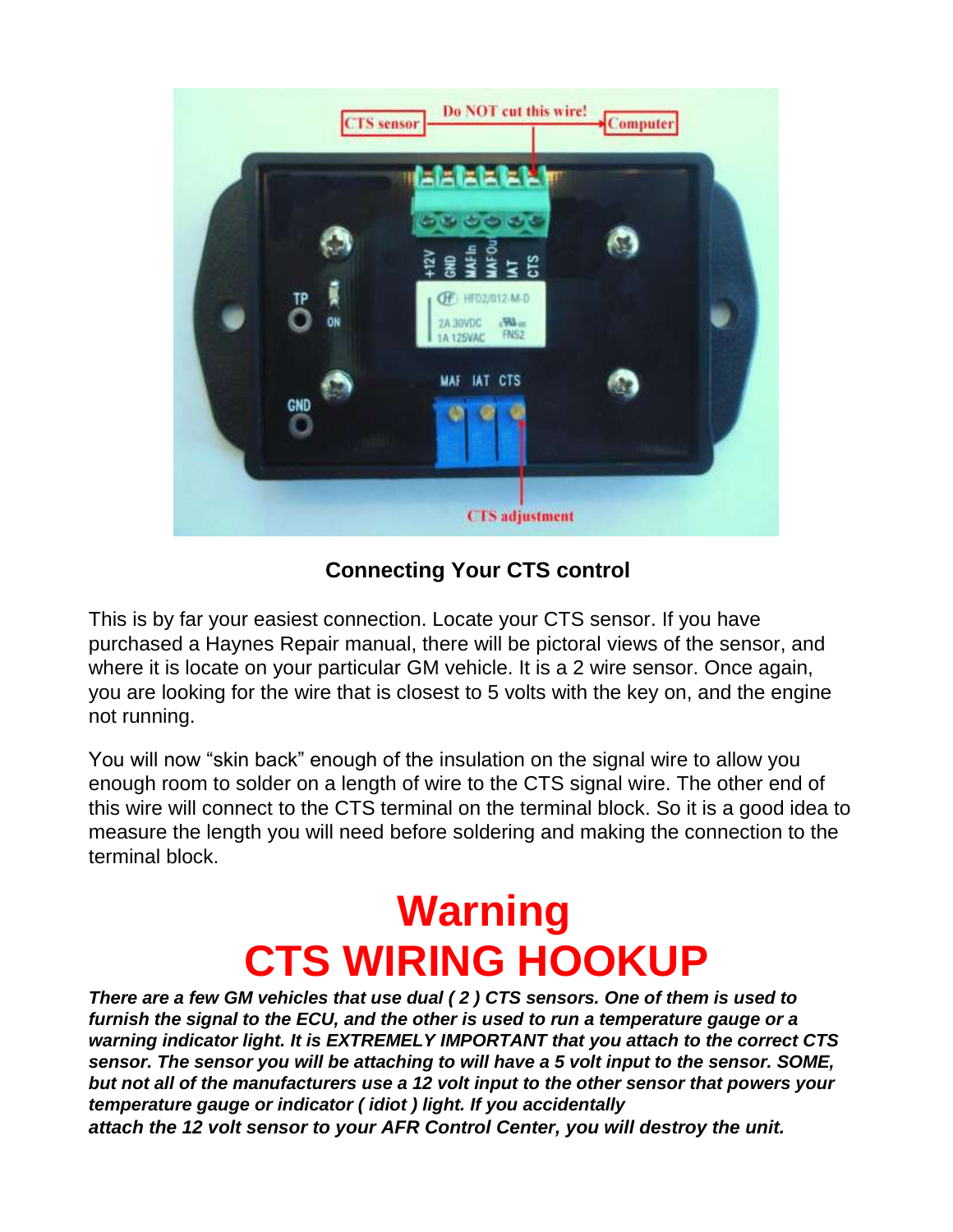*Always check the voltage going to the sensor before connecting your wires to the CTS terminals on you AFR Control center. You can skin off a little insulation from one of the wires. Using your volt meter, attach your positive probe to the wire and your negative probe to ground. If your meter shows 5 volts or less you are safe and probably have the correct sensor. Although there are some model vehicles that use a 5 volt feed to both of the CTS sensors. If this is the case you will need to refer to your repair manual to identify which sensor is which. We have already had one person that made this mistake and hooked to the wrong sensor and blew up his AFR Control Center. PLEASE DO NOT BE THE SECOND. We will repair it for you at areasonable cost, but it will not be covered under warranty.*

I am going to attempt to give you your basic beginning set up, and the numbers you should be starting with. After your basic setup that I am going to give you, you will then most likely need to do some tweaking and fine tuning adjustments. **REMEMBER, ALL OF THE SENSORS SIGNALS YOU ARE MODIFYING MUST BE IN AGREEMENT FOR THE COMPUTER TO BELIEVE ALL THE SIGNALS YOU HAVE MODIFIED.** This is why it is important to make your adjustments exactly in this order. **All of Your Control Potentiometers Have been pre-set to their " 0 " positions**

**The important point to remember is that turning any of the potentiometers clockwise, leans out your fuel mixture, and turning them counter clockwise, richens the fuel mixture. If you attempt to lean your fuel supply too much, your vehicles ECU will go into open loop mode, and usually a CEL ( check engine light ) will appear. You will need reduce your setting that triggered the CEL and clear the Trouble code for the computers memory. On some vehicles this can be done by disconnecting the Negative battery cable for 15 to 20 minutes and then reconnecting it. On other vehicles you will need a code reader or scan tool to clear the codes. Refer to your Repair manual that you purchased for clearing trouble codes for your vehicle.**

*We Have added the following instructions to Greatly Simplify your installation. These are Short Cuts that we have learned over the past 4 years, since the introduction of our very first AFR Control Center. All Initial Tuning should be done with your engine at full operating temperature, and at idle speed . You should then do a 50-100 mile test run under your normal driving conditions. For greater mileage gains you* **MUST** *follow the Tuning Tips file that was sent to you with all the rest of your instructions, as well as the Tuning 101 Modified file.*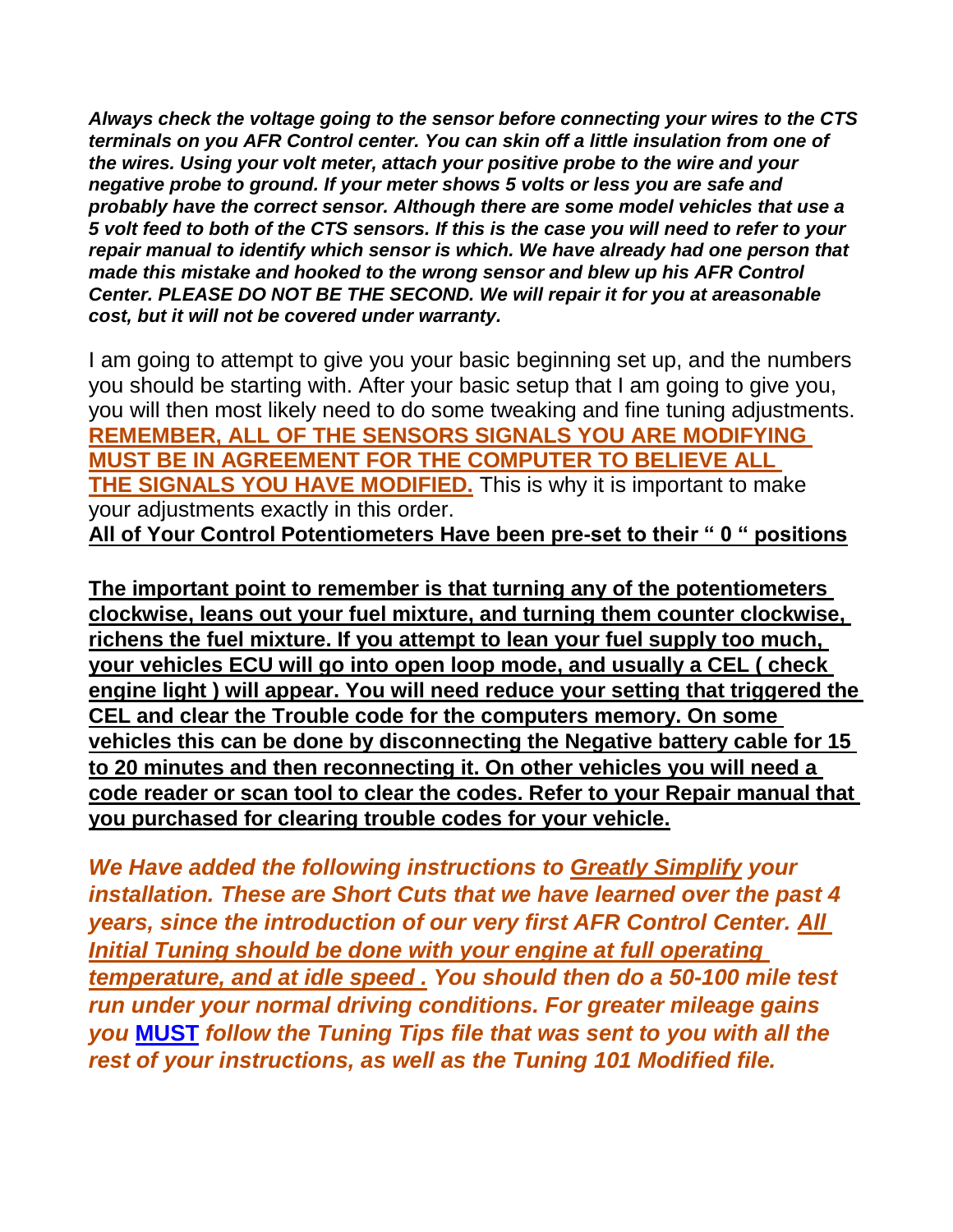Your first adjustment should be to your CTS, ( ECT, CHT ) your setting should be a maximum of 10 degrees Fahrenheit higher than the engines coolant thermostat. Example: Your vehicle has a thermostat that controls the flow of coolant from the radiator to the engine block. It could be anywhere from 180 F. to 210 F. depending on your vehicle. At it's rated temperature, it will open up and let the cooler coolant from the radiator flow into the block. If you already know what temperature your thermostat is great. If not, use your scan tool to monitor your coolant temperature sensor. As your engine is getting warmed to maximum temperature, you will note the temperature reach a certain point and then begin to fall. The maximum temperature that it reached before it began to fall is the number we are looking for. Adjust your CTS control so that your scan tool shows a temperature 10 degrees F. higher than that number.

#### **Note: If this setting causes your electric radiator fans to run continuously, you will need to lower the setting until they turn off.**

Your second adjustment should be your IAT. I recommend setting your IAT so that your scan tool sees a temperature of 195 F. as your starting basic setting. If you were one of those who did not purchase a schematic wiring diagram and your IAT is enclosed in the same housing as your MAF sensor with two 5 volt feed wires. Please follow these instructions to locate the IAT signal wire.

*You will need to use your scan tool IAT gauge to locate which of the 2 wires is your IAT signal wire. To do this test, you will need to start your engine, and let it warm enough that the Tstat engages and sends power to both control devices. While you are waiting for the engine to warm, I want you to raid your wife's or lady friend's sewing box and get a couple of straight pins. You are going to be pushing these pins through the two 5 v wires that you have found, making certain they are penetrating the center wire. You will now attach a wire to the IAT terminal on the terminal strip of Device 2. Strip about ½ inch of insulation from the opposite end of the wire, and carefully wrap the exposed wire around one of your straight pins. Now, while observing the IAT (intake air temperature) on your scan tool, turn your IAT potentiometer clockwise at least 10 turns or until you see the temperature reading showing a significant increase. If it does, you have the corect IAT signal wire. If not test the other wire. It has to be one or the other.*

**Your next setting will be the Digital setting of your EFIE. When setting this portion of the device, use the TEST POINTS ON THE BOARD ONLY. Do not measure incoming or outgoing voltage on the terminal strip. Set your volt meter to it's lowest DC voltage setting ( normally 2 volts ) and place your positive probe into the DIGITAL test point, and then place your negative probe into the GND test point. Now adjust your digital potentiometer until you have a reading on your voltmeter of .300. Now you are going to adjust**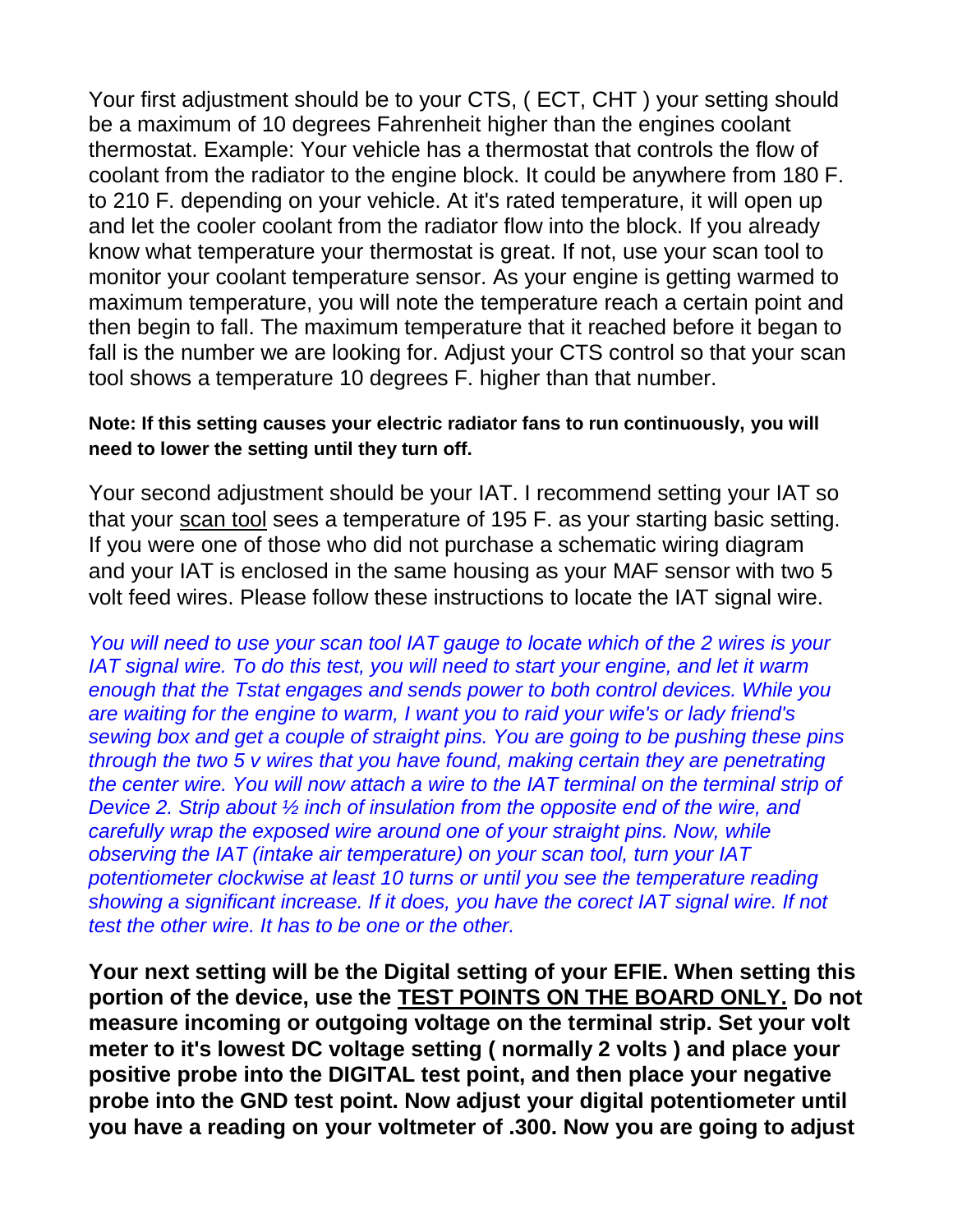**your ANALOG setting for your down stream 02 sensors. With your negative probe still in the GND test point on the board, insert your Positive probe in the Analog test point on the board. Now adjust your Analog potentiometer so that you see a reading of .250 on all vehicles.**

Your next and most difficult setting will be your MAF adjustment. The MAF enhancer in this device is for FREQUENCY based sensors ONLY, and the MAP enhacer is for Voltage based sensors. Using your Scan Tool, observe the engine MAF load readings. Now using your MAF potentiometer on the board of device 2, adjust this number to read 15% lower. This will be your primary "load" adjustment. Your MAP plays a secondary role on GM vehicles.

Adjustment of your MAP could be a problem if you do not have a very good quality scan tool. Most of your inexpensive scan tools are not capable of recognizing the MAP sensor or it's data stream on GM V6 & V8 engines. They will attempt to group it together with your MAF data stream. If your scan tool does not recognize the MAP sensor, and you do not have access to a professional quality scan tool, it is best not to make any adjustment to the MAP. However if you are a bit venturesome, you can do the following.

This will be the **ONLY** time that you will be taking any voltage readings from the teminals on the terminal strip.

After your engine has warmed to operating temperature, and the Tstat has engaged and is sending power to both devices, use your volt meter to measure the MAP in voltage. Next, measure the MAP out voltage. You want your MAP out voltage to be 15% lower than your MAP in voltage. To accomplish this turn your MAP potentiometer clockwise until you achieve a 15% voltage reduction.

### *I am not even going to begin to attempt to explain the Why's or How's these devices work to you. I am 80 years old, and I am not certain that I would have enough time left here on earth, to complete it.*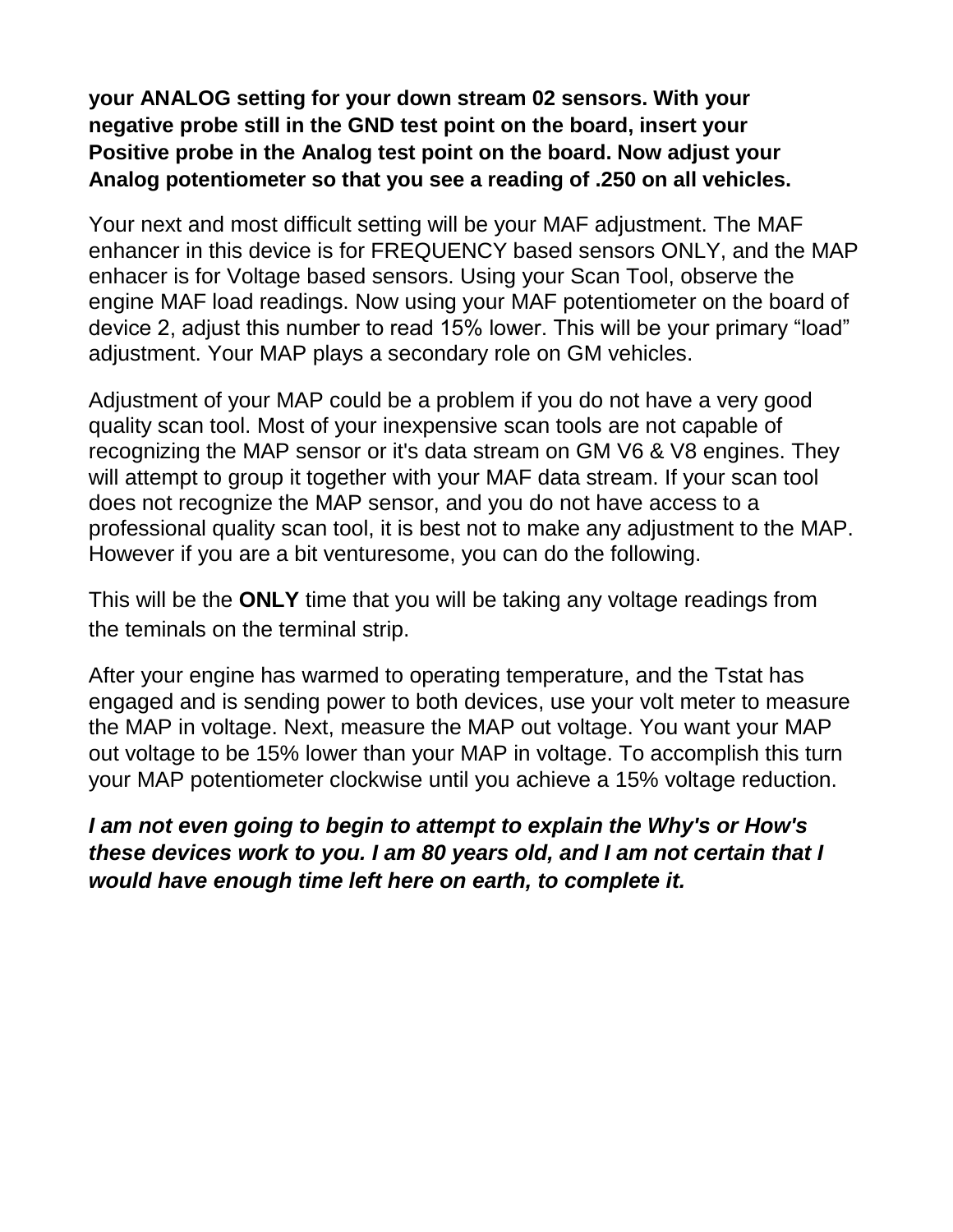# **For all of you who would like to know Why you Need a Digital EFIE and How it works, I have included. the following.**

# **Previous EFIE Designs**

First, lets have a look at how oxygen sensors work. Have a look at Figure A below. Here we have a graph that is a *representation* of the voltage output of a typical oxygen sensor while the engine is running. Note, that this is only an approximation of a real voltage graph. A real graph would be much more jagged and would not be so regular as this one. But I'm using this graph to make it easier to visualize the concept of what the sensor is doing. Narrow band oxygen sensors don't tell the ECU what the air/fuel ratio is. They only tell if the mixture is rich or lean. The line that is marked ".45" volts denotes the make/break point for the sensor's voltage output. Any voltages that are higher than .45 volts is considered to be rich, and any voltages that are less than .45 volts is considered to be lean. When the sensor produces .45 volts, that is considered to be the correct air/fuel mixture which happens to be 14.7 to 1, air to fuel (by weight). The trouble with narrow band sensors is that they can't tell the ECU how rich or how lean the mix is. They only tell the ECU "rich" or "lean". Therefore, in normal operation, they are constantly changing voltages similarly to the graph in Figure A.



Now look at Figure B. The blue line in this graph represents how an EFIE changes the voltage graph of the sensor. As the sensor produces its voltages (as represented by the red graph), the EFIE adds additional voltage. We are showing an EFIE set to 350 millivolts (.35 volts). Therefore the output of the EFIE that goes to the computer will be the voltages in the blue line on the graph. Because higher voltages mean a richer mix to the ECU, the ECU will then lean the mix when it "sees" these "richer" mixture signals coming from the oxygen sensor.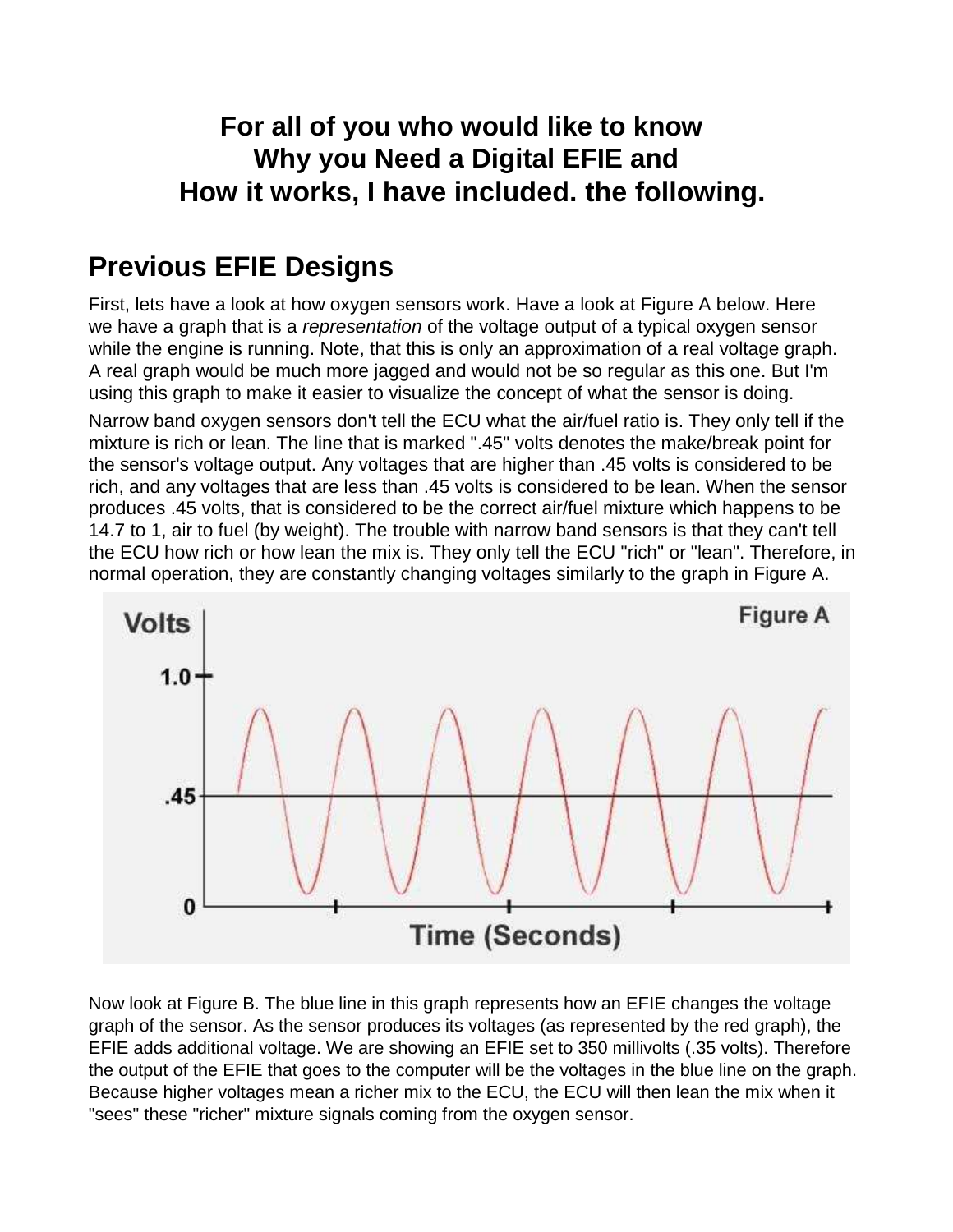

Almost all EFIE designs that are in use today work like the above graph, by adding a voltage to the output of the oxygen sensor. While this approach does work, and has been the only solution available for many years, it has 2 problems that make it not the ideal design.

- 1. There is a definite limit to the amount of voltage you can add. Notice that if we added .5 volts in the above graph, that the blue line would never dip below the .45 volt line. This is an illegal condition and the ECU will quickly stop using the oxygen sensor if it never sees the voltage transitioning from rich to lean. In actual fact many ECUs need to see voltages lower than .45 volts before it will consider that the mix is lean, and so often you can't set an EFIE higher than 250 millivolts or so without throwing engine error codes.
- 2. It takes a relatively large change in the voltage to make a small change in the air/fuel ratio. This wouldn't be a problem in itself, but coupled with the fact that we can only add a limited amount of voltage, this causes an end result of a small change in air/fuel ratio.

There is one other approach in EFIE design in use today, and that is to use an amplifier. Instead of adding voltage to the sensor's output, EFIEs of this type will amplify the signal. This, in effect, multiplies the signal. This is a better approach in that the lower voltages are not increased as much as the higher voltages, and you should be able to shift the air/fuel ratio further than with a voltage "adder". However, it is still limited to the amount it can shift the voltage before all voltages are higher than .45 volts. Also, the amplified voltages at the top of the graph can get quite high, possibly high enough that it will set off alarms in the ECU.

# **Enter the Digital Narrow Band EFIE**

There are other EFIE designs being marketed as "digital". In each case, as of this writing, the only thing digital about them is the pot used to control the EFIE. It's a digital pot and will have one of 64 or 128 resistance values, or possibly more depending on the resistor chip design. While this is cool, it makes no difference in the operation of the EFIE. It will still be operating like one of those described in the section above.

Our new Digital Narrow Band EFIE operates completely differently from any other EFIE made. Our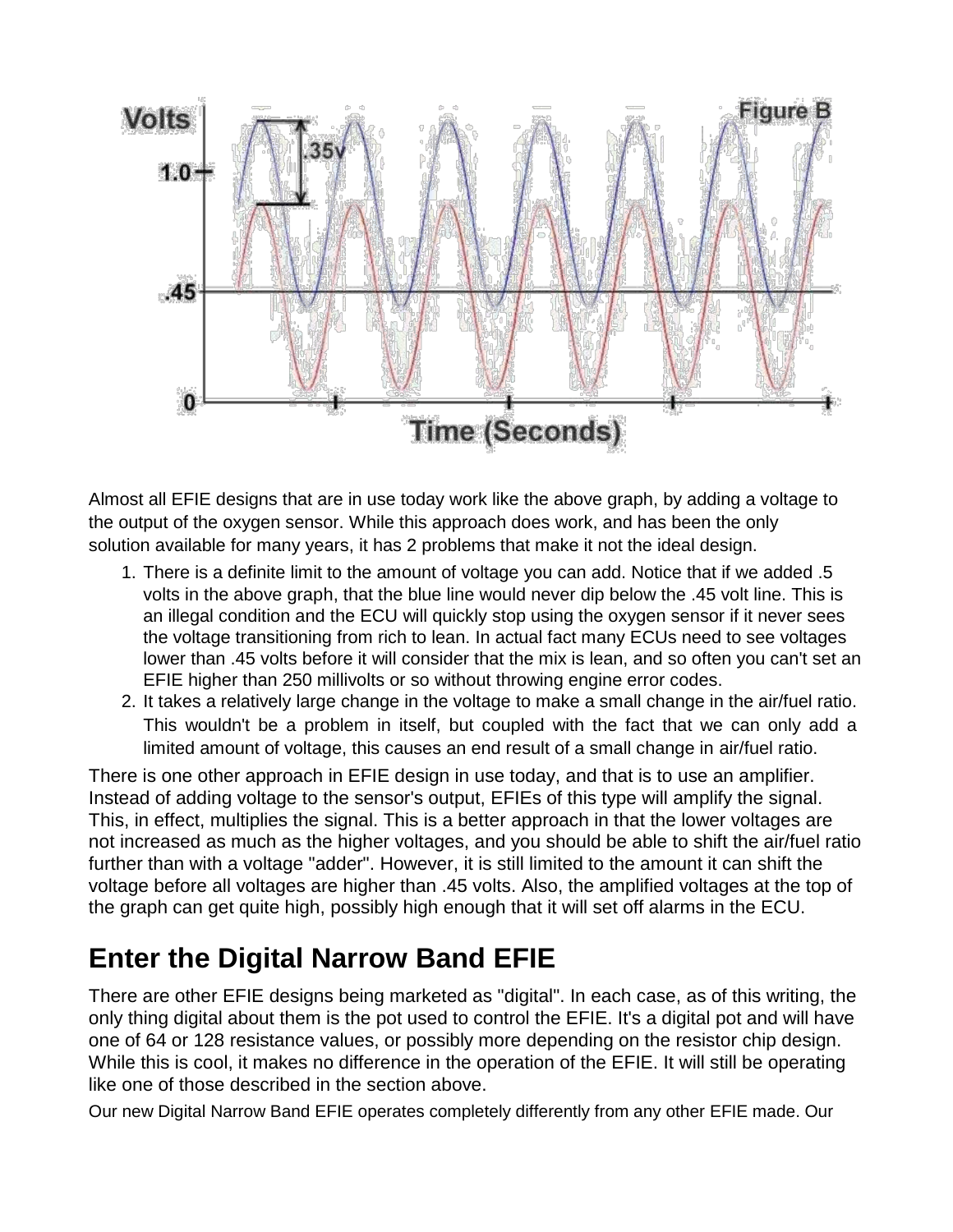new EFIE is called digital, because it's output is either on or off. Or in other words is either high or low. Or to put in terms the ECU will understand, the output will be either rich or lean. Or to put it in terms of voltage, the output is either going to be .100 volts or .900 volts. This is perfectly acceptable to the ECU and tells it exactly what we want it to see. But because it's output is only one of 2 states, we rightfully call this device a "digital" device.

So how do we know when to switch from the high state to the low state? We have a comparator in the EFIE that "decides" when to switch states. If the EFIE were to be set so that there was no change in air/fuel ratio, the comparator would be set to .45 volts. This would mean that if the voltage coming in from the sensor were below .45 volts, the output would be low, and likewise if the voltage coming in from the sensor were above .45 volts, the output would be set to high. This would cause a flat response in the ECU where it would provide the same air/fuel ratio as if the EFIE were not involved.

To lower the air/fuel ratio we need to make the mix appear richer. In order to do this, we make the EFIE transition to a high output even though the input is below .45 volts. In other words, instead of using .45 volts as the switching threshold, we use .20 volts (see Figure C). By adjusting the pot on our new EFIE, we are adjusting at which voltage the comparator will use to determine if the output should be set to high or low. In the graph below, we show 2 comparator voltages for comparison. At .45 volts, we can see that the output will be high about 1/2 of the time. This is the same as it would be without the EFIE. Now notice the line at .2 volts. By setting the EFIE's comparator at .2 volts, the EFIE output will be low for about 30% of the time and high about 70% of the time. This will make the air/fuel mix look richer than it is, and the ECU will respond by leaning out the mix.



Note that .2 volts is probably too low for your vehicle. You will probably not need to set it this low. We only set it here to make it easy to see the principal involved with our new Digital EFIE. An actual setting would probably be closer to .300 - .325 volts.

*Note: When downstream sensors need to be treated, do not use this device. Use an older style, voltage adding type of EFIE. The reason for this is that we're not certain how the downstream sensor information is used by the ECU. In some cases, we have read the voltages from downstream sensors and they don't jump up and down as shown in the graphs above. We've seen them just float around in the .2 to .3 volt range, not changing much. This is not the behavior that the Digital EFIE was designed*